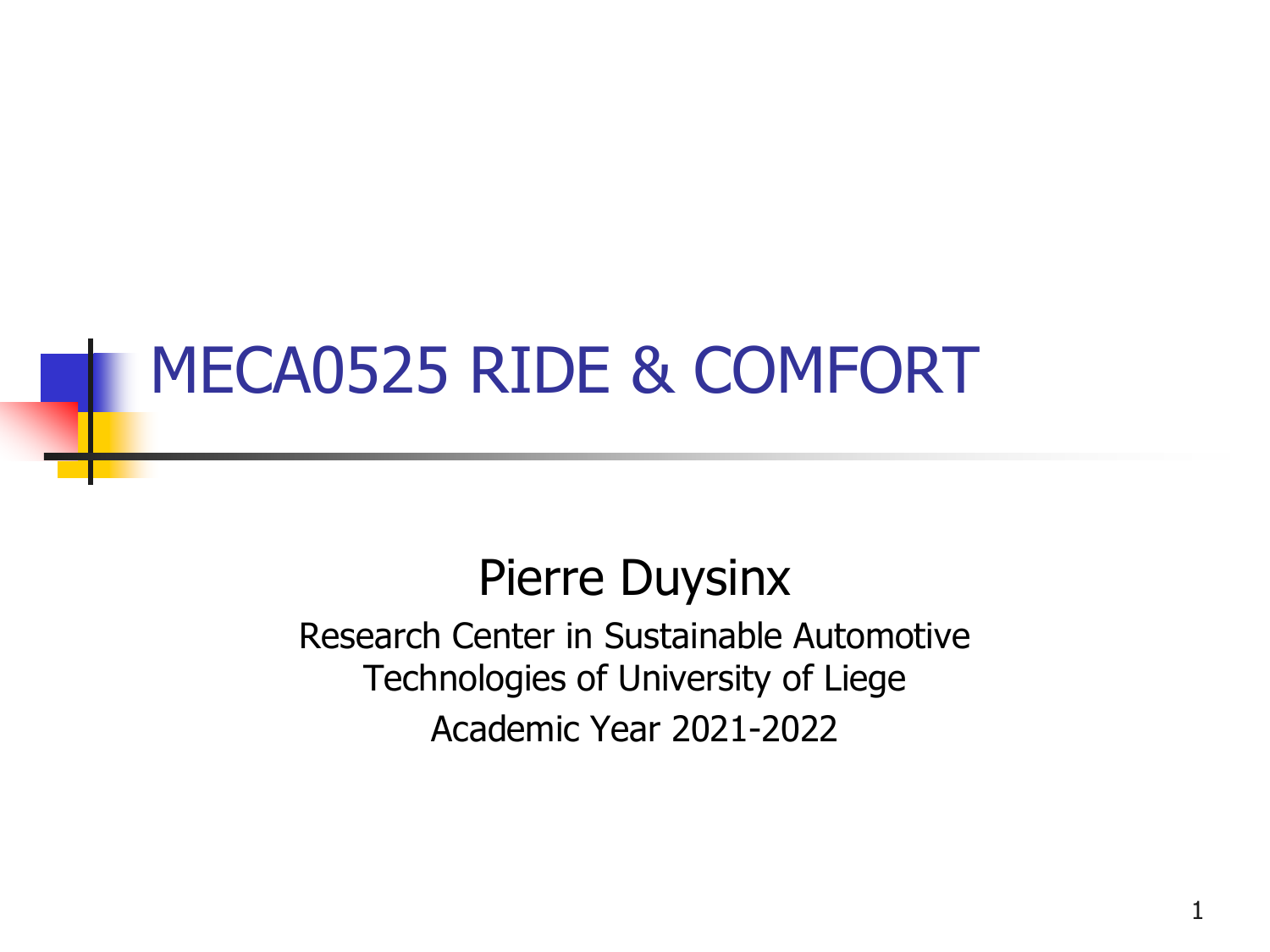

# Bounce, pitch and wheel hop frequencies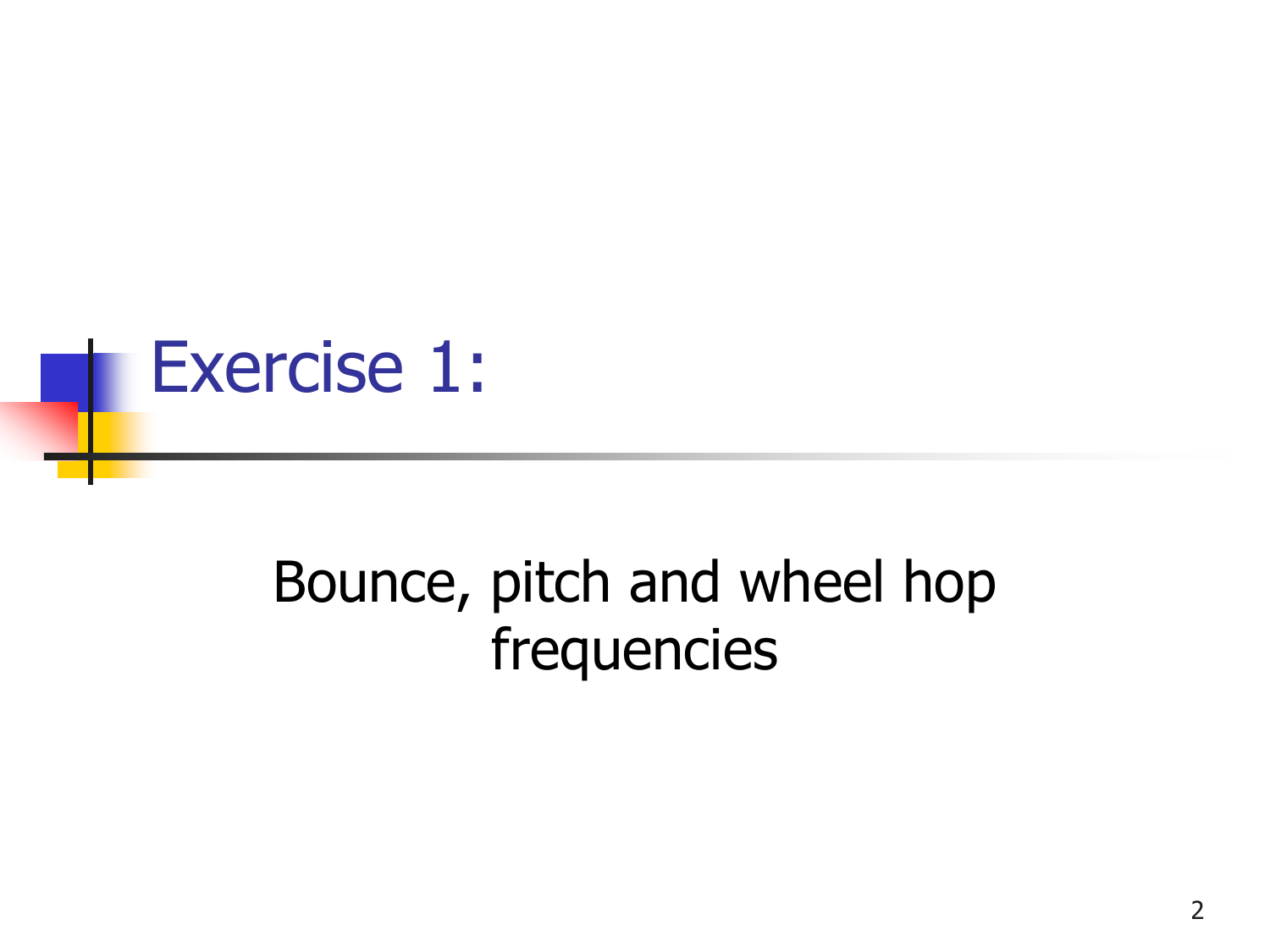- A car is characterized by
	- Vehicle body
		- $M = 1300$  kg
		- **Inertia**  $J_{yy} = 1000 \text{ kg.m}^2$
		- $\blacksquare$  L=3,00 m;
		- $\blacksquare$  b=1,5 m; c=1,5 m
	- Suspension stiffness:
		- $K_s$  = 40 kN/m on each axle
		- $K_t$ = 400 kN per tire
	- **■** Unsprung mass
		- $M_{us}$ =30 kg per wheel

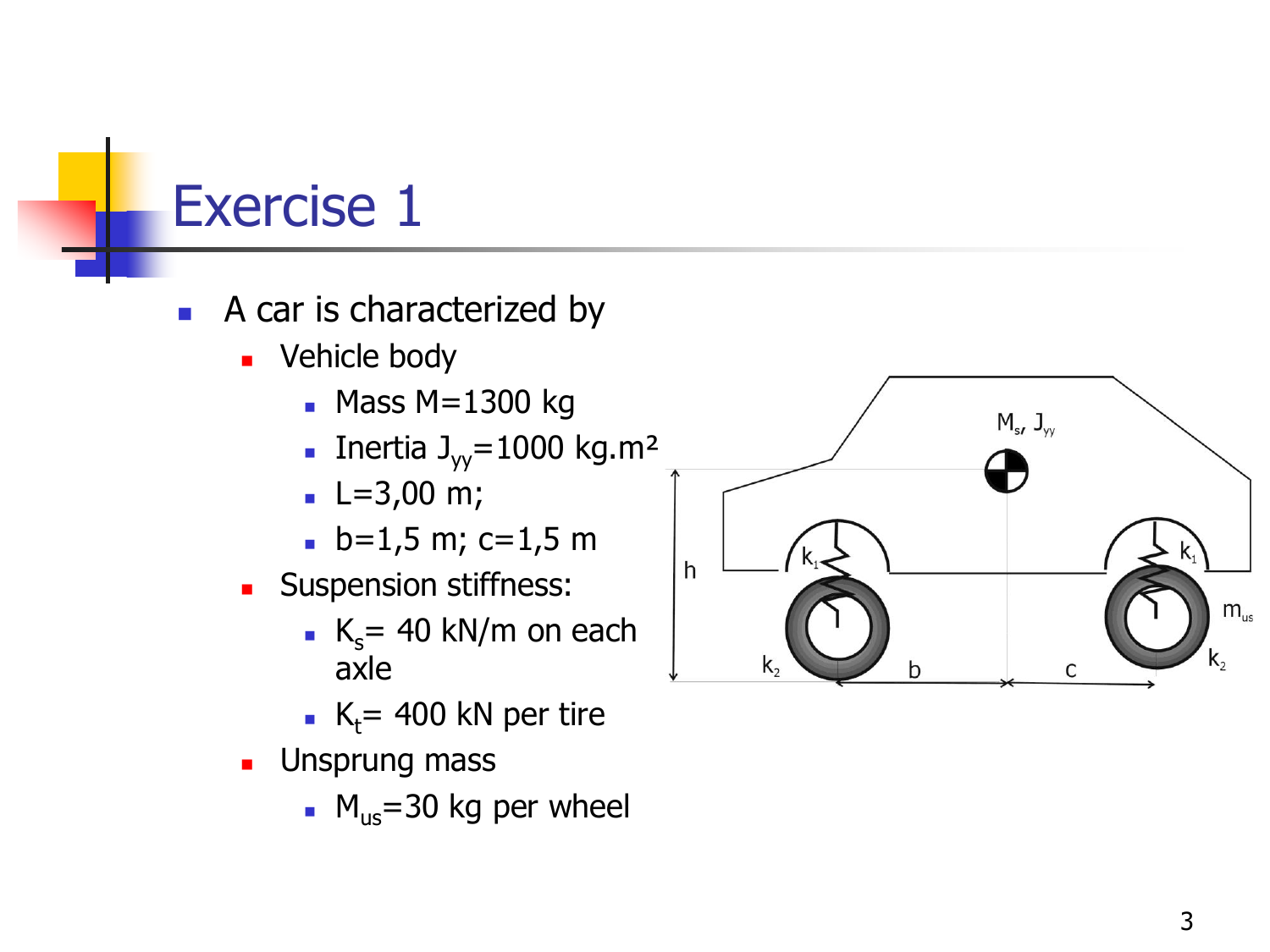- It asked to determine:
	- To calculate the eigenfrequencies (exact and approximate) for the wheel hop and the body mode
	- To calculate the eigenfrequency of the pitch and bouncing mode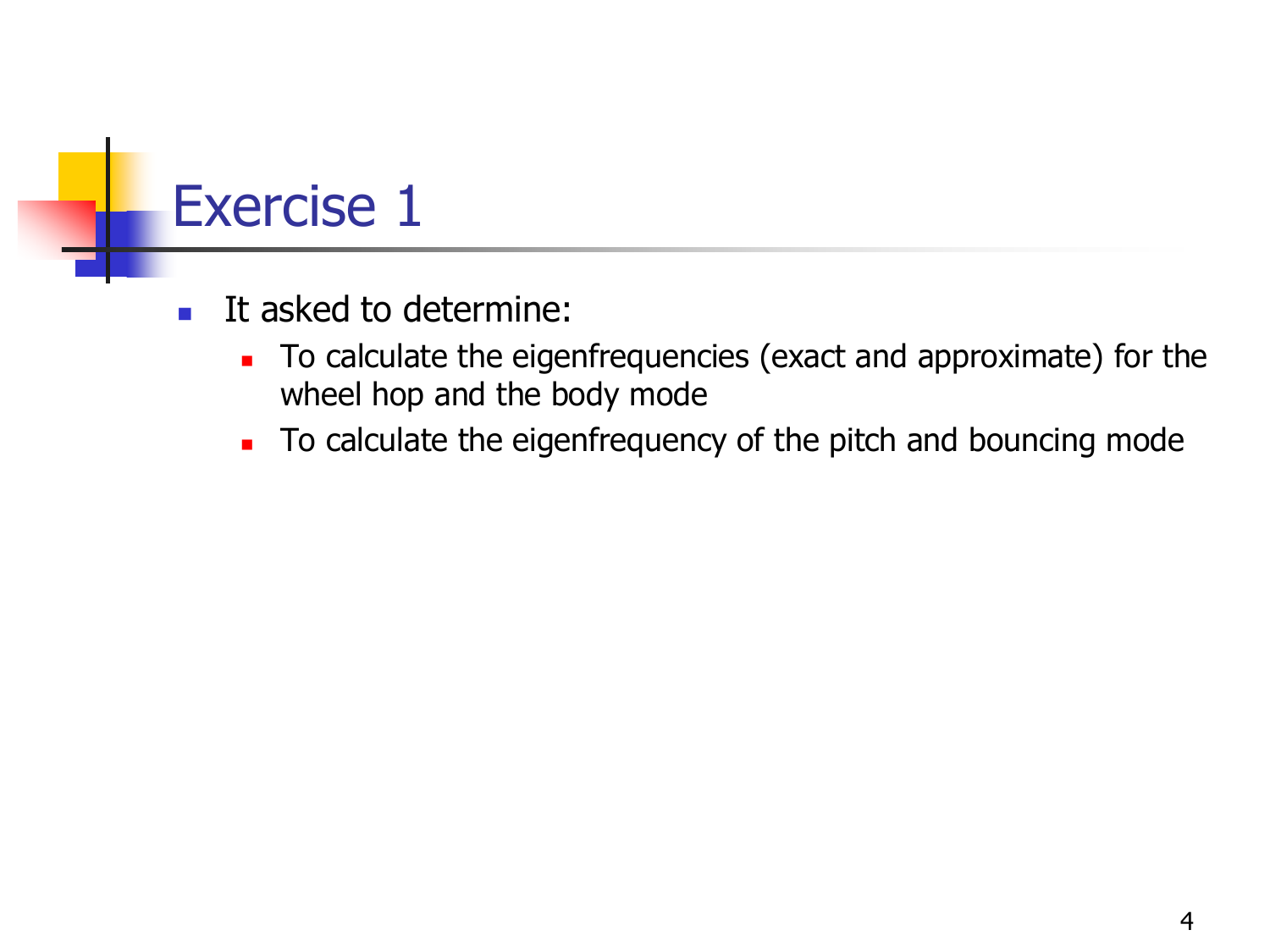■ Approximate and "exact" body and wheel hop frequencies



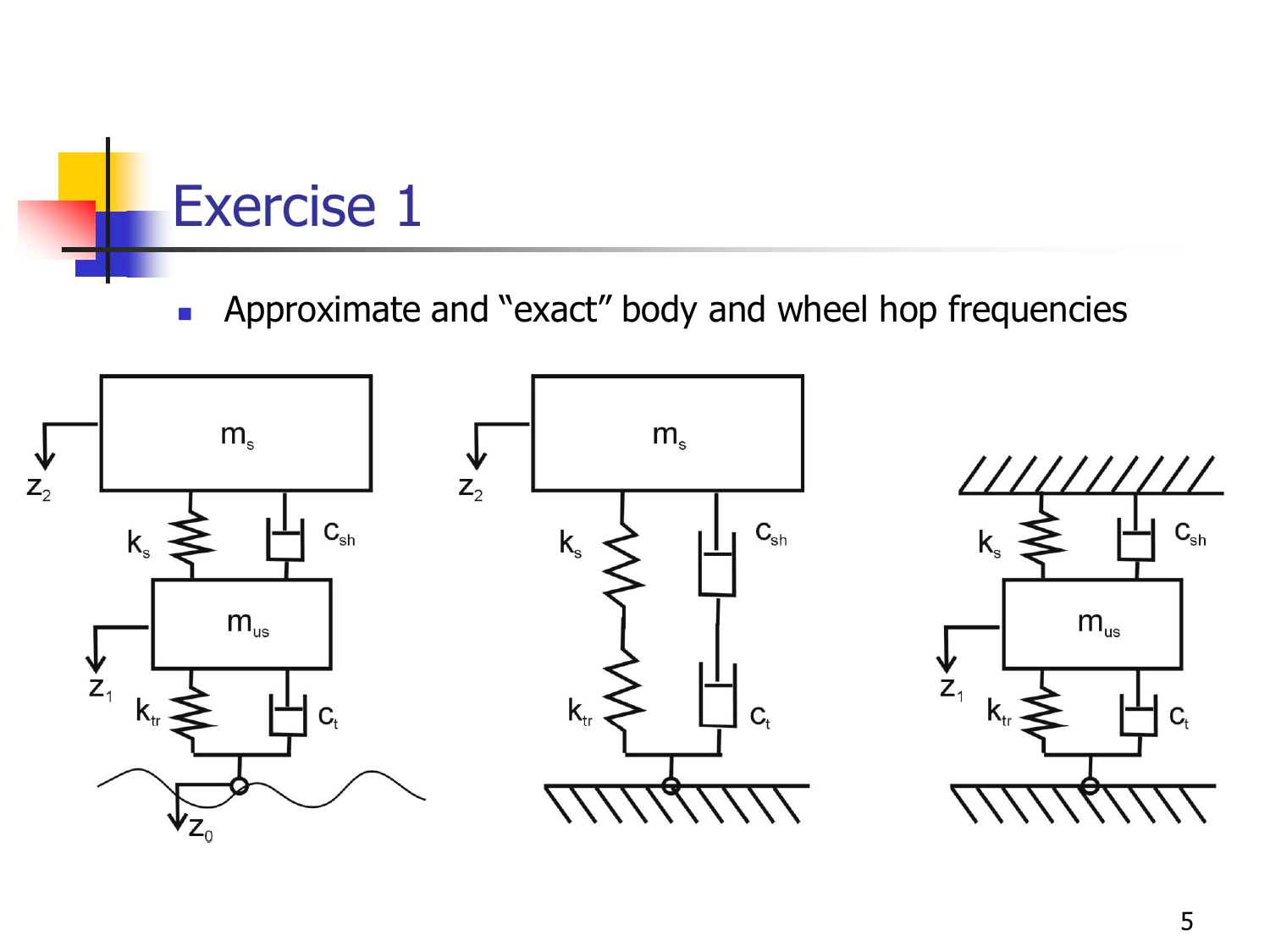- Approximate body and wheel hop frequencies
	- Body frequency

$$
f_{Body} = \frac{1}{2\pi} \sqrt{\frac{k^*}{m_s}}
$$
  
\n
$$
\frac{1}{k^*} = \frac{1}{k_s} + \frac{1}{k_t} = \frac{1}{20 \ 10^3} + \frac{1}{400 \ 10^3}
$$
  
\n
$$
k_s = \frac{40 \ 10^3}{2} = 20000 \ [N/m] \text{ ...}
$$
  
\n
$$
k^* = 19,048 \ 10^3 \ [N/m]
$$
  
\n
$$
m_s = 1300/4 = 325 \ [kg]
$$
  
\n
$$
f_{Body} = \frac{1}{2\pi} \sqrt{\frac{19048}{1300/4}} = 1,2184 \ [Hz]
$$

■ Wheel hop frequency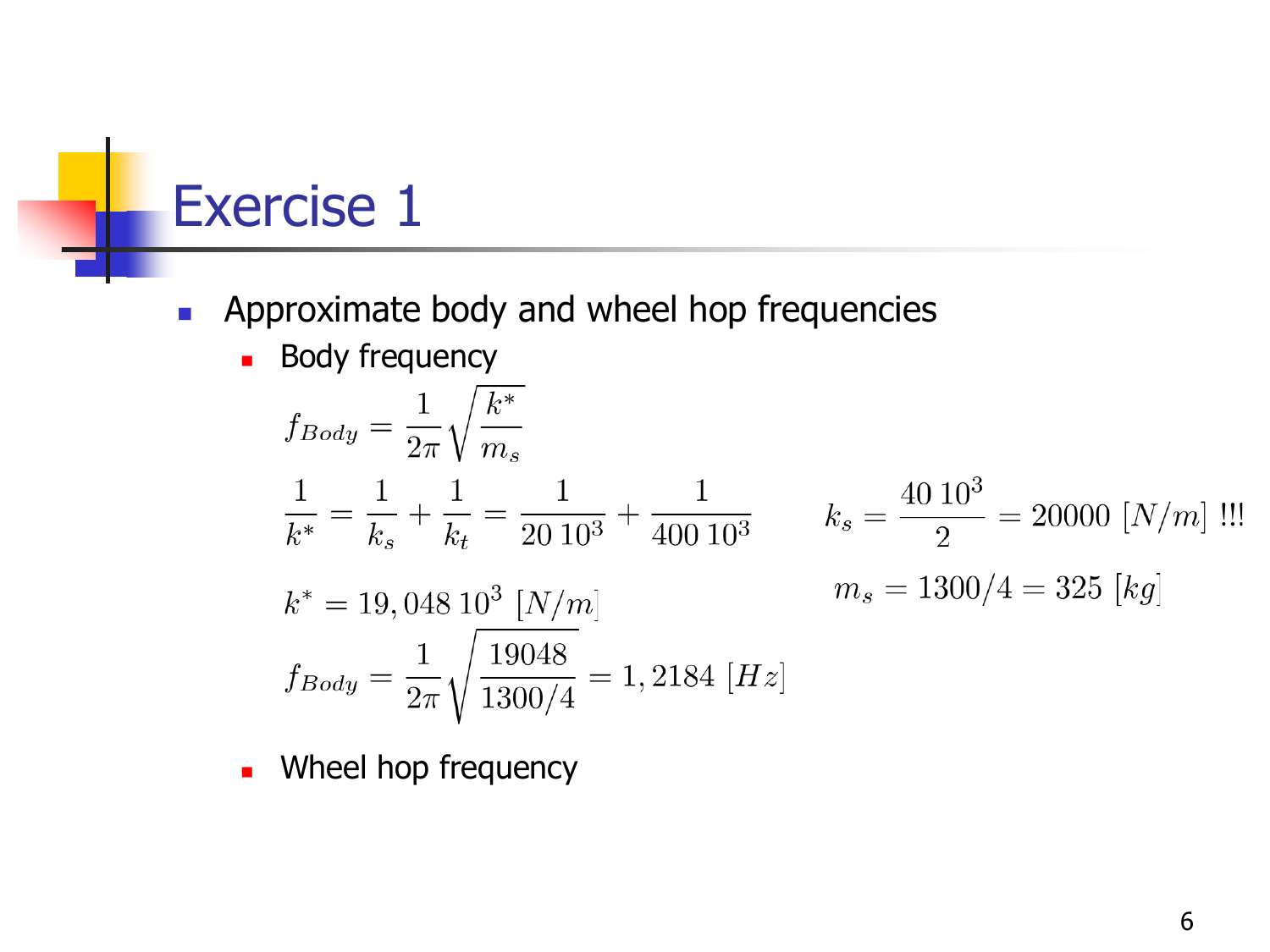- Approximate body and wheel hop frequencies
	- Body frequency
	- Wheel hop frequency

$$
f_{Wheel} = \frac{1}{2\pi} \sqrt{\frac{k_s + k_t}{m_{us}}}
$$
  
\n
$$
k_s + k_t = 200 \, 10^3 + 20 \, 10^3 = 220000 \, [N/m] \qquad m_{us} = 30 \, [kg]
$$
  
\n
$$
f_{Wheel} = \frac{1}{2\pi} \sqrt{\frac{220000}{30}} = 13,62 \, [Hz]
$$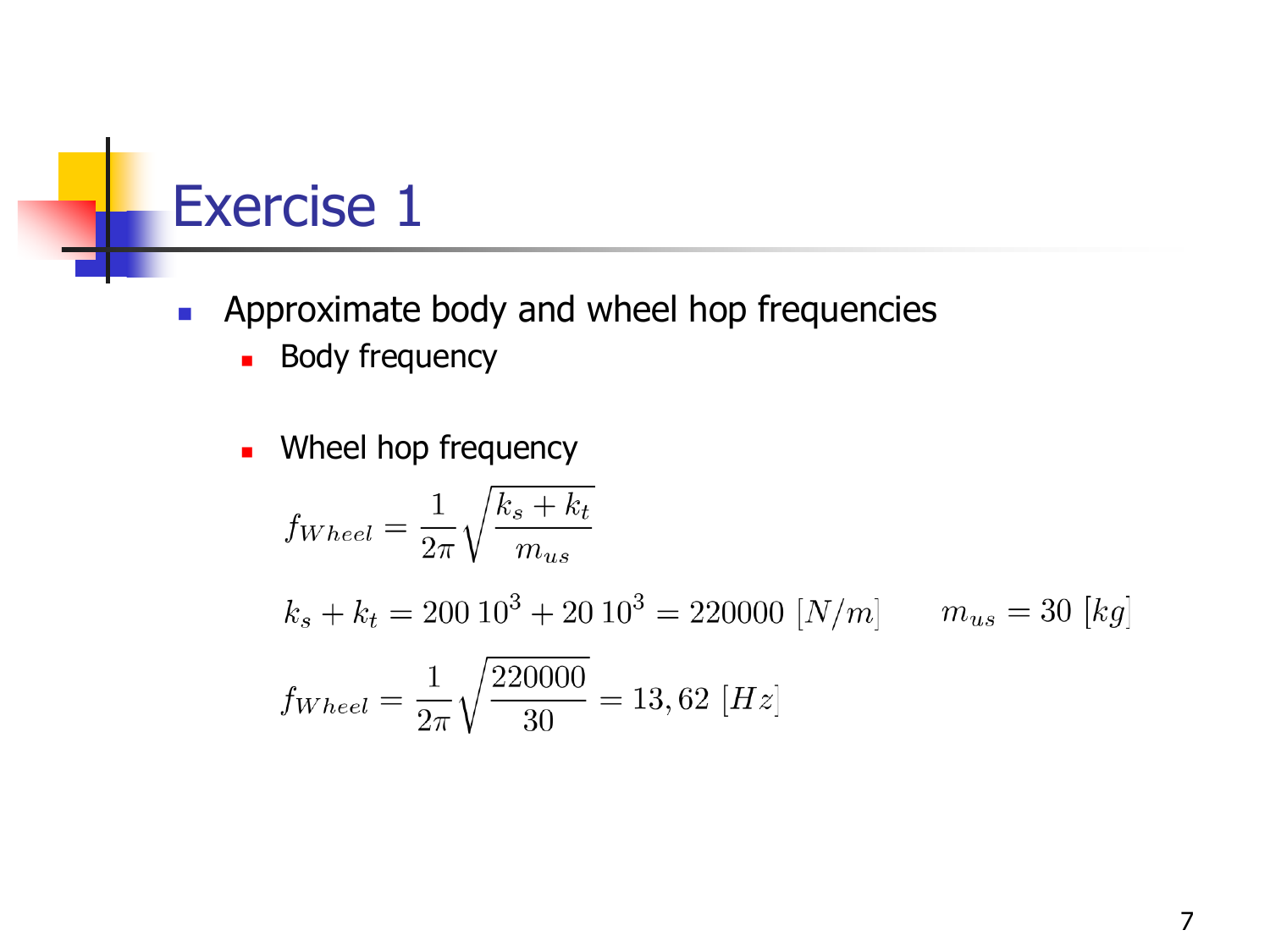■ "Exact" body and wheel hop frequencies

$$
\omega_{n1}^2 = \frac{B_1 - \sqrt{B_1^2 - 4A_1C_1}}{2A_1} \qquad \omega_{n2}^2 = \frac{B_1 + \sqrt{B_1^2 - 4A_1C_1}}{2A_1}
$$

$$
A_1 = m_s m_{us}
$$

$$
B_1 = m_s k_s + m_s k_{tr} + m_{us} k_s
$$

$$
C_1 = k_s k_{tr}
$$

$$
A_1 = m_s m_{us} = 325 \cdot 30 = 9750 \text{ kg}^2
$$
  
\n
$$
B_1 = m_s k_s + m_s k_{tr} + m_{us} k_s
$$
  
\n
$$
= 325 \cdot 20 10^3 + 325 \cdot 200 10^3 + 30 \cdot 20 10^3 = 72, 10 10^6
$$
  
\n
$$
C_1 = k_s k_{tr} = 200 10^6 \cdot 20 10^6 = 4, 0 10^9
$$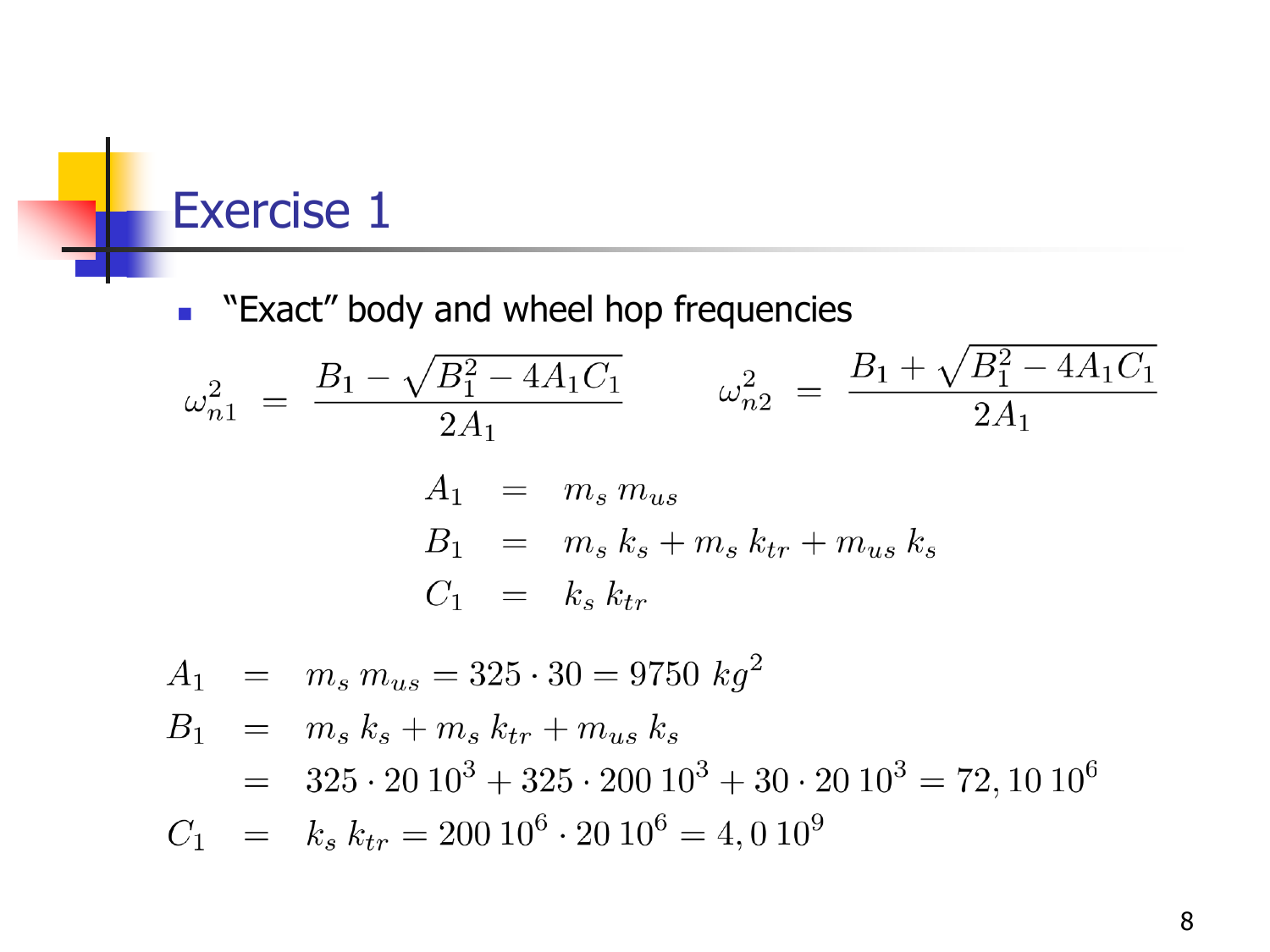- "Exact" body and wheel hop frequencies  $\rho = \sqrt{B_1^2 - 4A_1C_1} = 71.00992810^6$
- Body frequency

$$
\omega_{n1}^2 = \frac{B_1 - \rho}{2A_1} = 55,9010
$$

$$
\omega_{n1}~=~7,4767
$$

$$
f_{n1} = \frac{1}{2\pi} \,\omega_{n1} = 1,1899 \, [Hz]
$$

■ Wheel hop frequency

$$
\omega_{n2}^2 = \frac{B_1 + \rho}{2A_1} = 7,3389 \ 10^3
$$

$$
\omega_{n2} = 85.6677
$$
  

$$
f_{n2} = \frac{1}{2\pi} \omega_{n2} = 13,6344 \, [Hz]
$$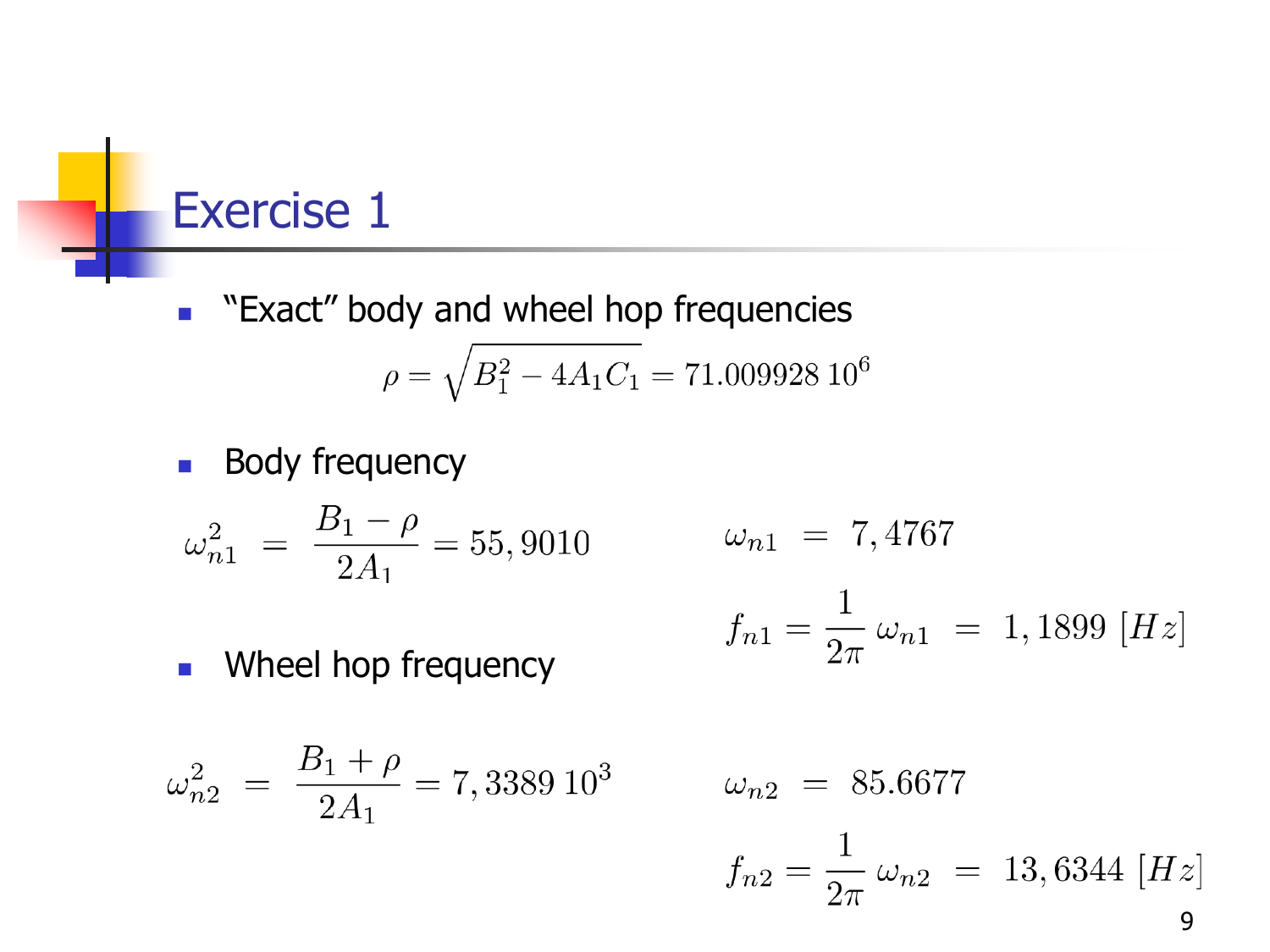- Calculate the approximate frequency for the vehicle body bounce and pitch motion
- Reminder

$$
\begin{cases} m_s \ddot{z} + k_f (z - l_f \theta - z_f) + k_r (z + l_r \theta - z_r) = 0 \\ I_y \ddot{\theta} - k_f l_f (z - l_f \theta - z_f) + k_r l_r (z + l_r \theta - z_r) = 0 \end{cases}
$$

■ or

$$
\begin{cases} \ddot{z} + D_1 z + D_2 \theta = 0 \\ \ddot{\theta} + D_3 \theta + \frac{D_2}{r_y^2} z = 0 \end{cases}
$$

$$
D_1 = \frac{1}{m_s} (k_f + k_r)
$$
  
\n
$$
D_2 = \frac{1}{m_s} (k_r l_r - k_f l_f)
$$
  
\n
$$
D_3 = \frac{1}{I_y} (k_f l_f^2 + k_r l_r^2)
$$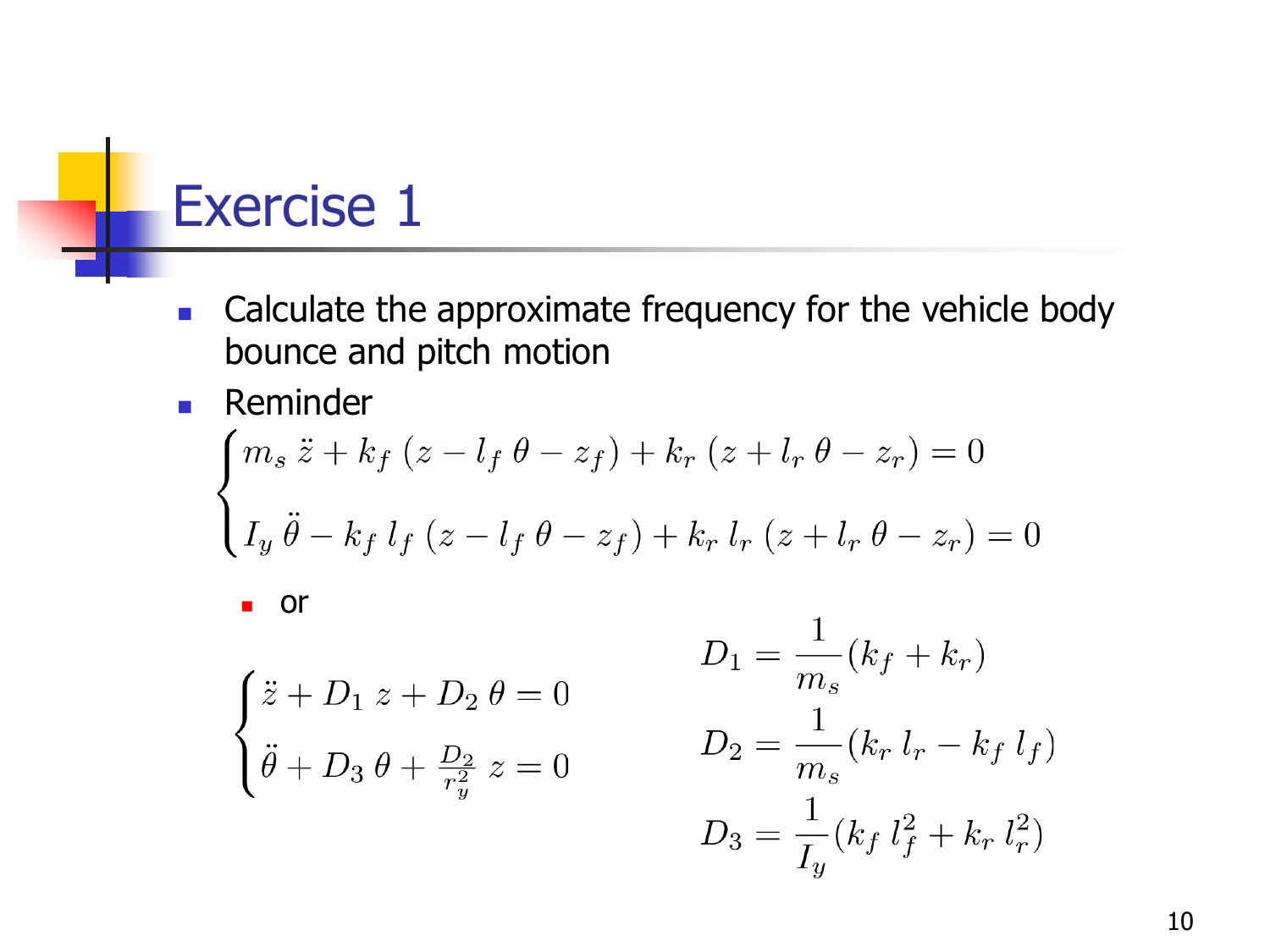■ Calculate the approximate frequency for the vehicle body bounce and pitch motion

$$
D_1 = \frac{1}{m_s}(k_f + k_r) = \frac{40 \, 10^3 + 40 \, 10^3}{1300} = 61,538
$$
  
\n
$$
D_2 = \frac{1}{m_s}(k_r \, l_r - k_f \, l_f) = \frac{40 \, 10^3 \cdot 1,5 - 40 \, 10^3 \cdot 1,5}{1300} = 0
$$
  
\n
$$
D_3 = \frac{k_f \, l_f^2 + k_r \, l_r^2}{I_y} = \frac{40 \, 10^3 \, 1,5^2 + 40 \, 10^3 \, 1,5^2}{1000} = 180
$$

■ Since  $D_2=0$ , the two modes are uncoupled, and they have the simplified expressions

$$
\omega_{n1} = \sqrt{D_1} = 13,4160 \qquad \qquad \omega_{n2} = \sqrt{D_3} = 7,8446
$$
  

$$
f_{n1} = \frac{1}{2\pi} \omega_{n1} = 1,2485 \ [Hz] \qquad \qquad f_{n2} = \frac{1}{2\pi} \omega_{n2} = 2,1353 \ [Hz]
$$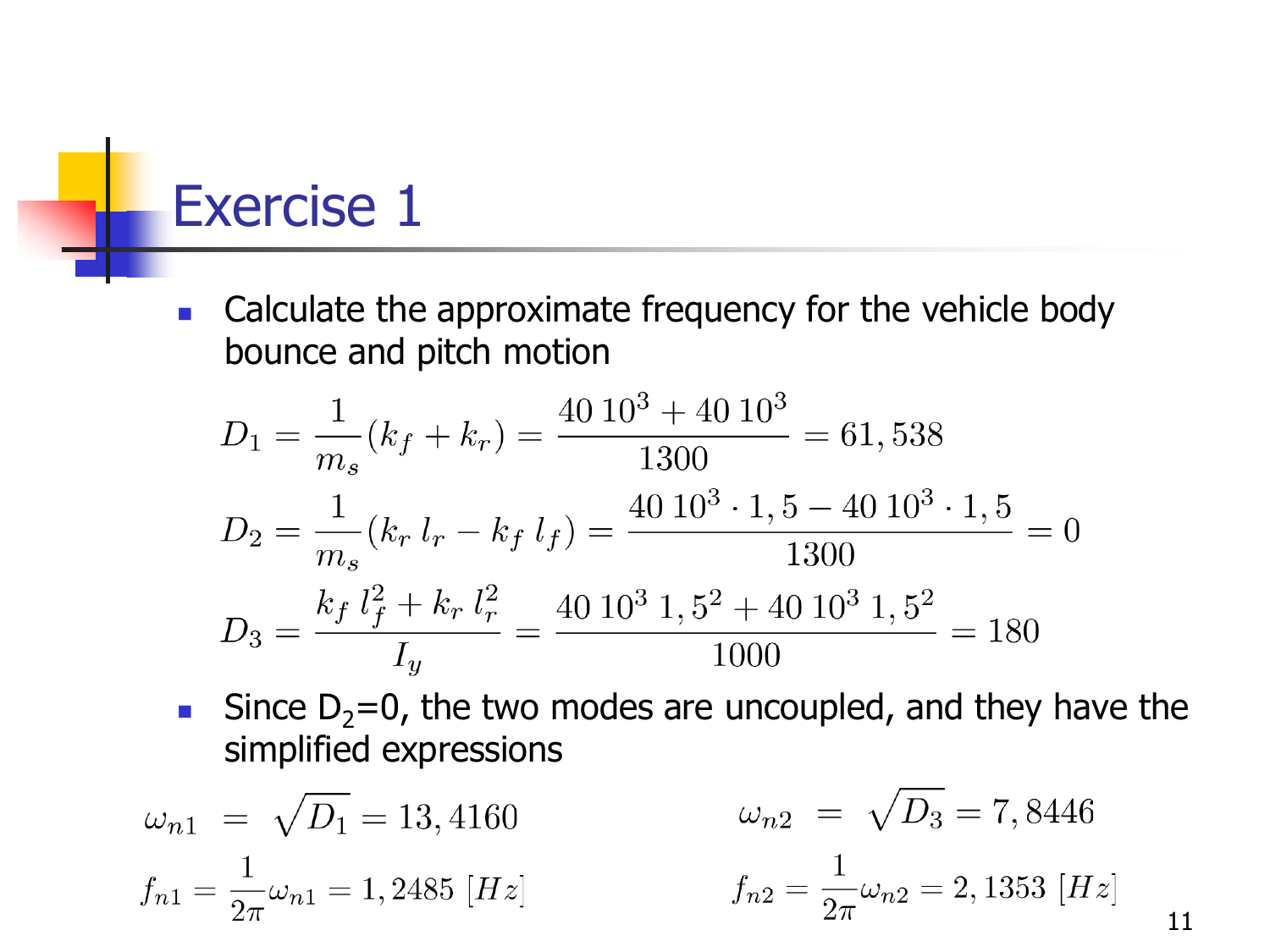

# Establish a transfer function of the suspension system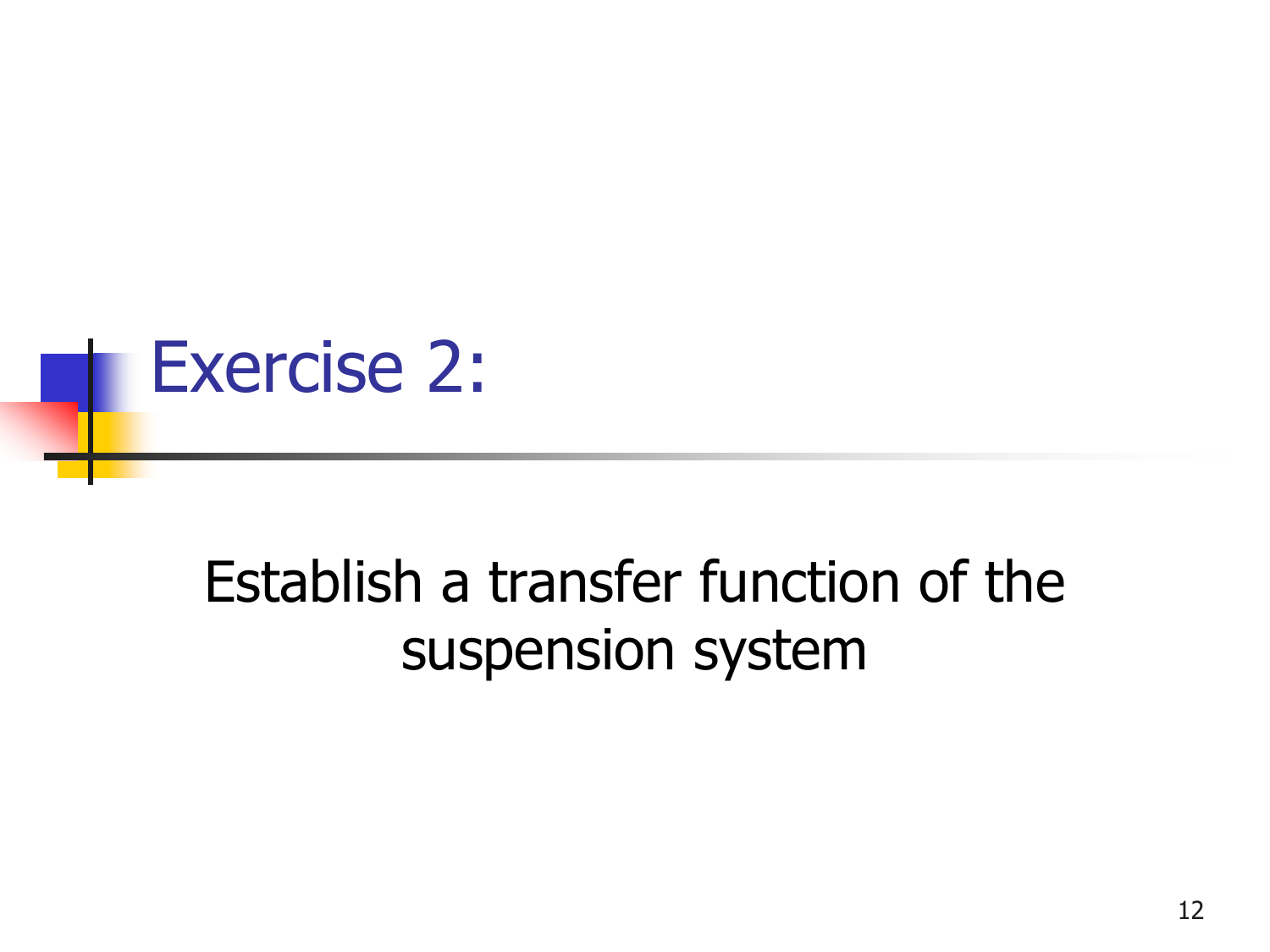- Derive the expression of the transfer function from road vertical excitation [m] to driver vertical acceleration [m/s²] for the following simplified suspension model.
- Derive the transfer function from road vertical excitation to road contact force [N]
- Calculate the road excitation frequency [Hz] when the vehicle drives at 50 km/h
	- $\lambda$ =2 m
	- $2A=0,1$  m



- $MS = 300$  [kg]
- $K = 20$  [kN/m]
- The tire is very stiff, and its mass is negligible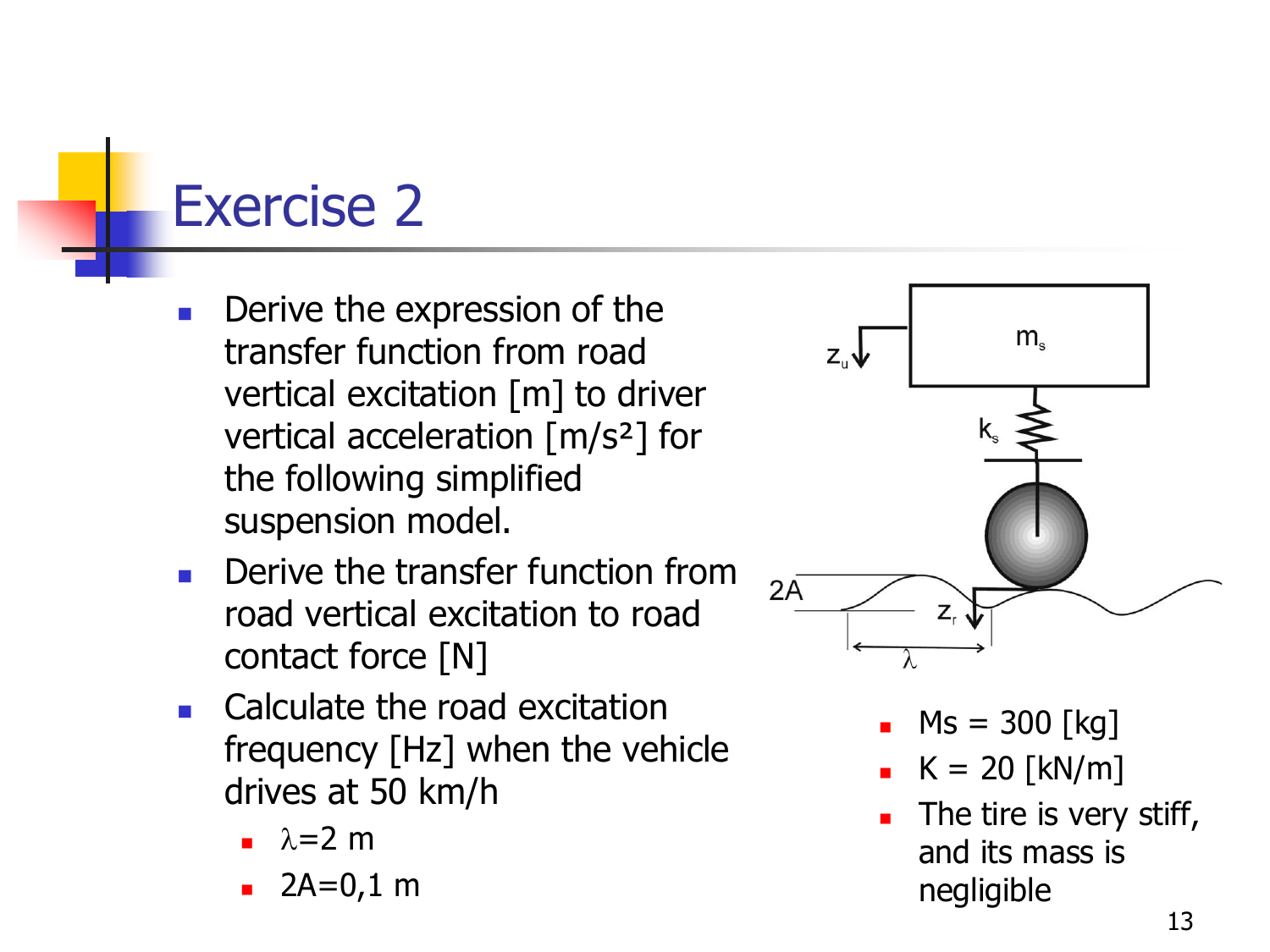■ The differential equation of the system writes

 $m_s \ddot{z}_u(t) + k_s(z_u(t) - z_r(t)) = M_s g$ 

- Passing in frequency domain, one gets  $z_u(t) = Z_u e^{j\omega t}$  $z_r(t) = Z_r e^{j\omega t}$  $\ddot{z}_u(t) = -\omega^2 Z_u e^{j\omega t}$
- So the homogeneous equation becomes

$$
-\omega^2 m_s Z_u + k_s (Z_u - Z_r) = 0
$$

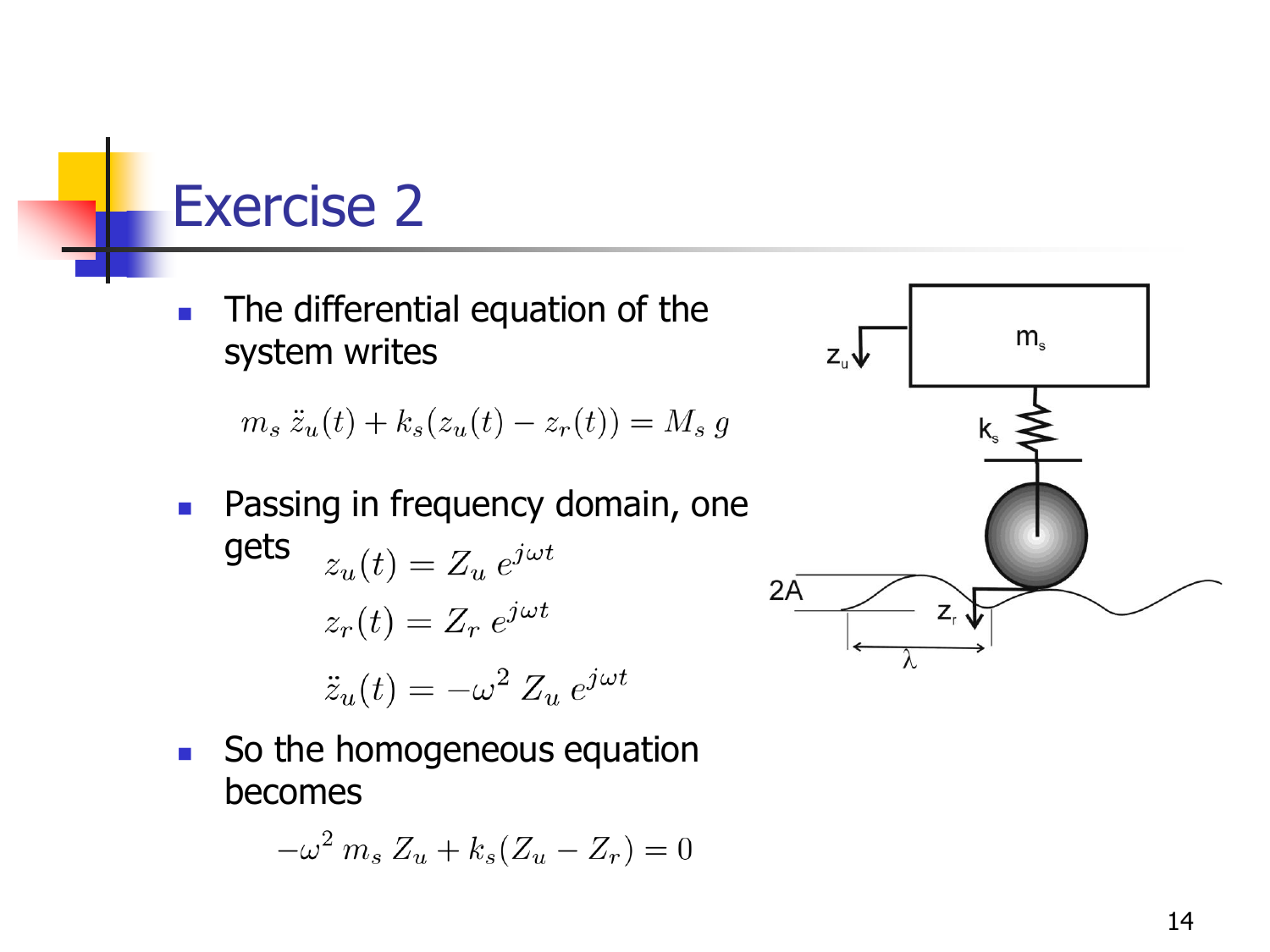The transfer function can be obtained in the following way

$$
(-\omega^2 m_s + k_s) Z_u = k_s Z_r
$$

• Or  
\n
$$
H_{Z_r \to Z_u} = \frac{Z_u}{Z_r} = \frac{k_s}{-\omega^2 m_s + k_s}
$$

■ To obtain the transfer function of acceleration

 $H_{Z_r \to Z_u} = \frac{-\omega^2 Z_u}{Z_r} = \frac{-\omega^2 k_s}{-\omega^2 m_s + k_s} = \frac{\omega^2 \omega_n^2}{\omega^2 - \omega_n^2} = \frac{1}{\frac{1}{\omega_n^2} - \frac{1}{\omega^2}}$ 

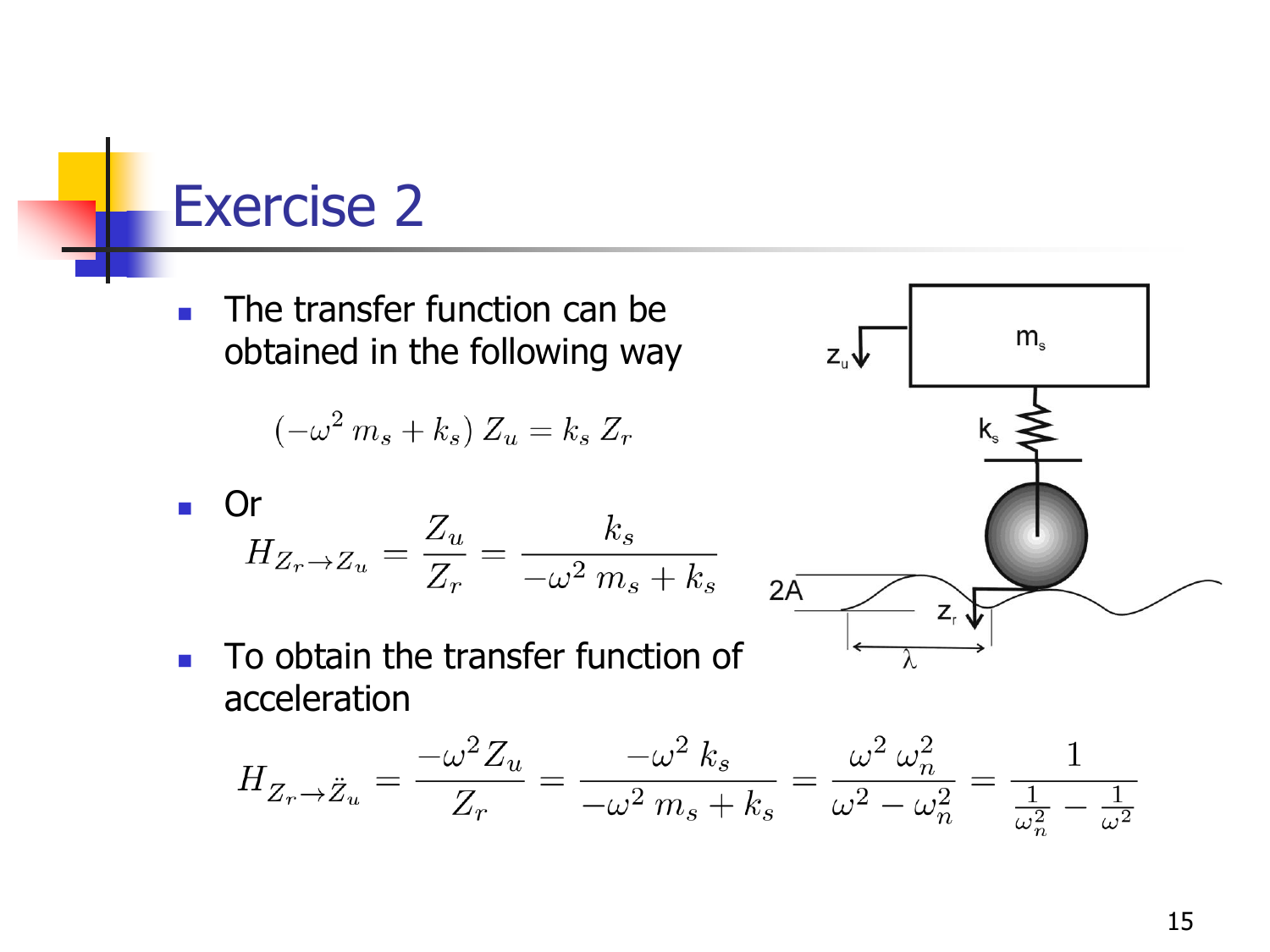- Derive the transfer function from road vertical excitation [m] to the road contact force [N]
	- Road contact force

$$
F_{rz} = m_{us}\ddot{z}_{us} + mg + k_s(z_r(t) - z_u(t))
$$

$$
\Delta F_{rz} = k_s(z_r(t) - z_u(t))
$$

■ Transfer function between variation of vertical force and road vertical variation

$$
H_{Z_r \to \Delta F_{zr}} = k_s \frac{Z_r - Z_u}{Z_r} = k_s \left( 1 - \frac{Z_u}{Z_r} \right)
$$

since

$$
H_{Z_r \to Z_u} = \frac{Z_u}{Z_r} = \frac{k_s}{-\omega^2 m_s + k_s}
$$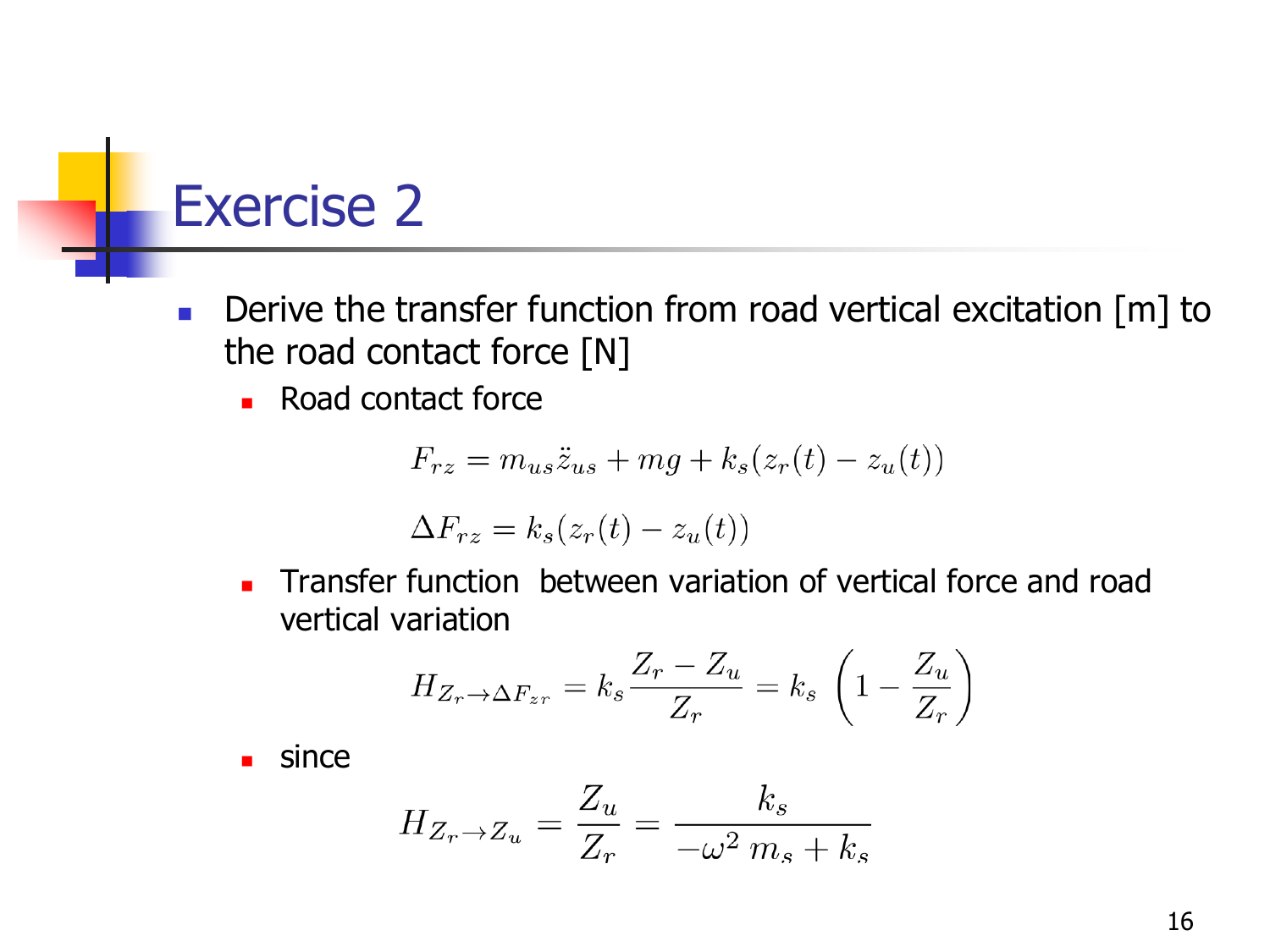■ Transfer function between variation of vertical force and road vertical variation

$$
H_{Z_r \to \Delta F_{zr}} = k_s \frac{Z_r - Z_u}{Z_r} = k_s \left( 1 - \frac{k_s}{-\omega^2 m_s + k_s} \right)
$$
  

$$
H_{Z_r \to \Delta F_{zr}} = k_s \frac{-\omega^2 m_s + k_s - k_s}{-\omega^2 m_s + k_s} = \frac{-k_s m_s \omega^2}{-\omega^2 m_s + k_s}
$$
  

$$
H_{Z_r \to \Delta F_{zr}} = \frac{-k_s \omega^2}{\omega_n^2 - \omega^2}
$$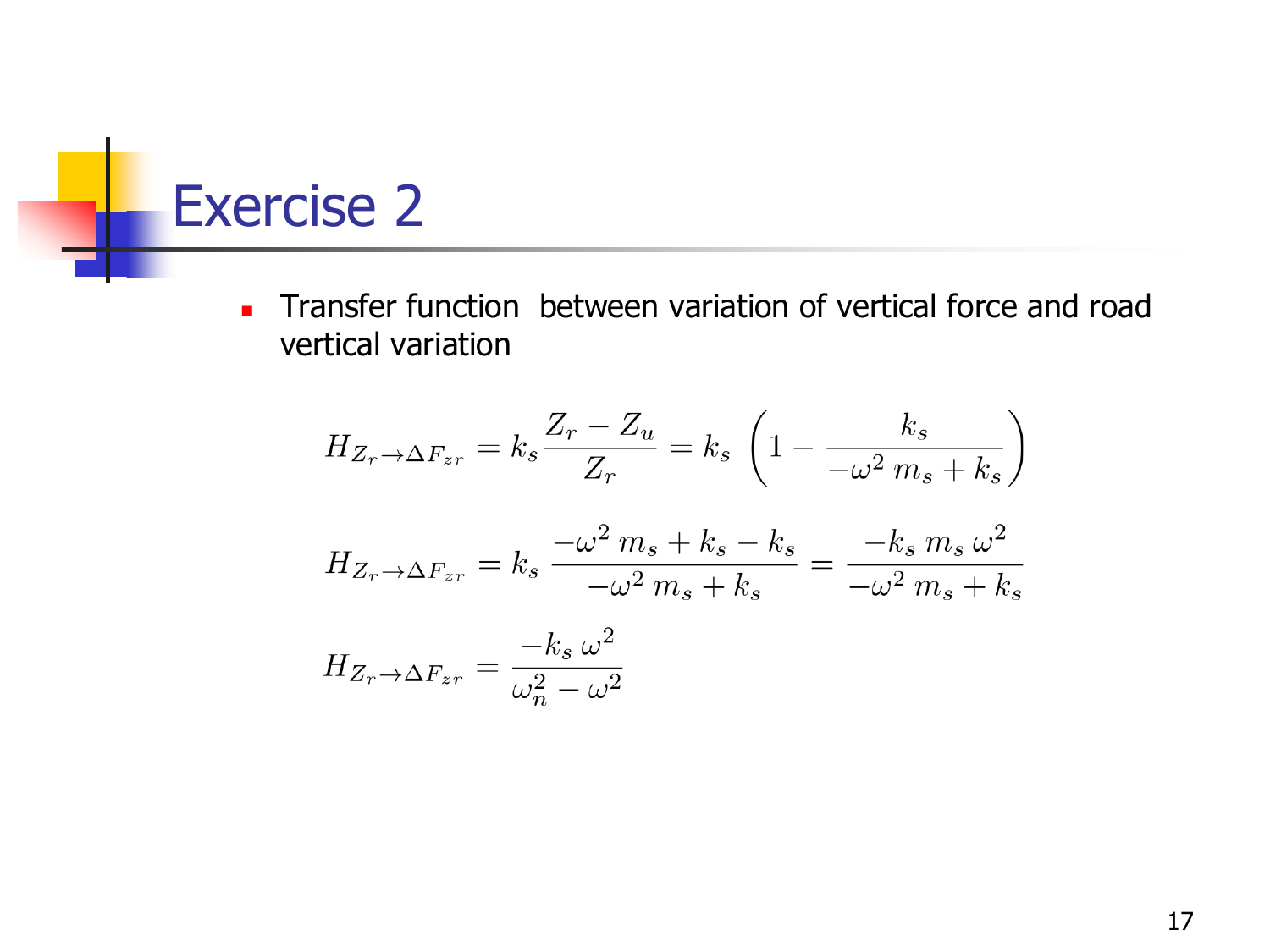- Calculate the road excitation frequency [Hz] when the vehicle travels at V=50 km/h
	- The spatial wavelength is

$$
\lambda_s = 2 \ [m]
$$

- The spatial frequency  $[\text{cycle/m}]$  $f_s = \Omega = n = 1/\lambda_s = 0.5$  [cycle/m]
- $V = \frac{50 \; km/h}{3 \; 6} = 13,8889 \; [m/s]$ The Velocity is
- The time frequency is

 $f_t = \Omega \cdot V = n \cdot V$  $f_t = 0, 5 \cdot 13,8889 = 6,9444$  [Hz]

The angular time frequency

$$
\omega=2\pi f_t=43,6333\ [rad/s]
$$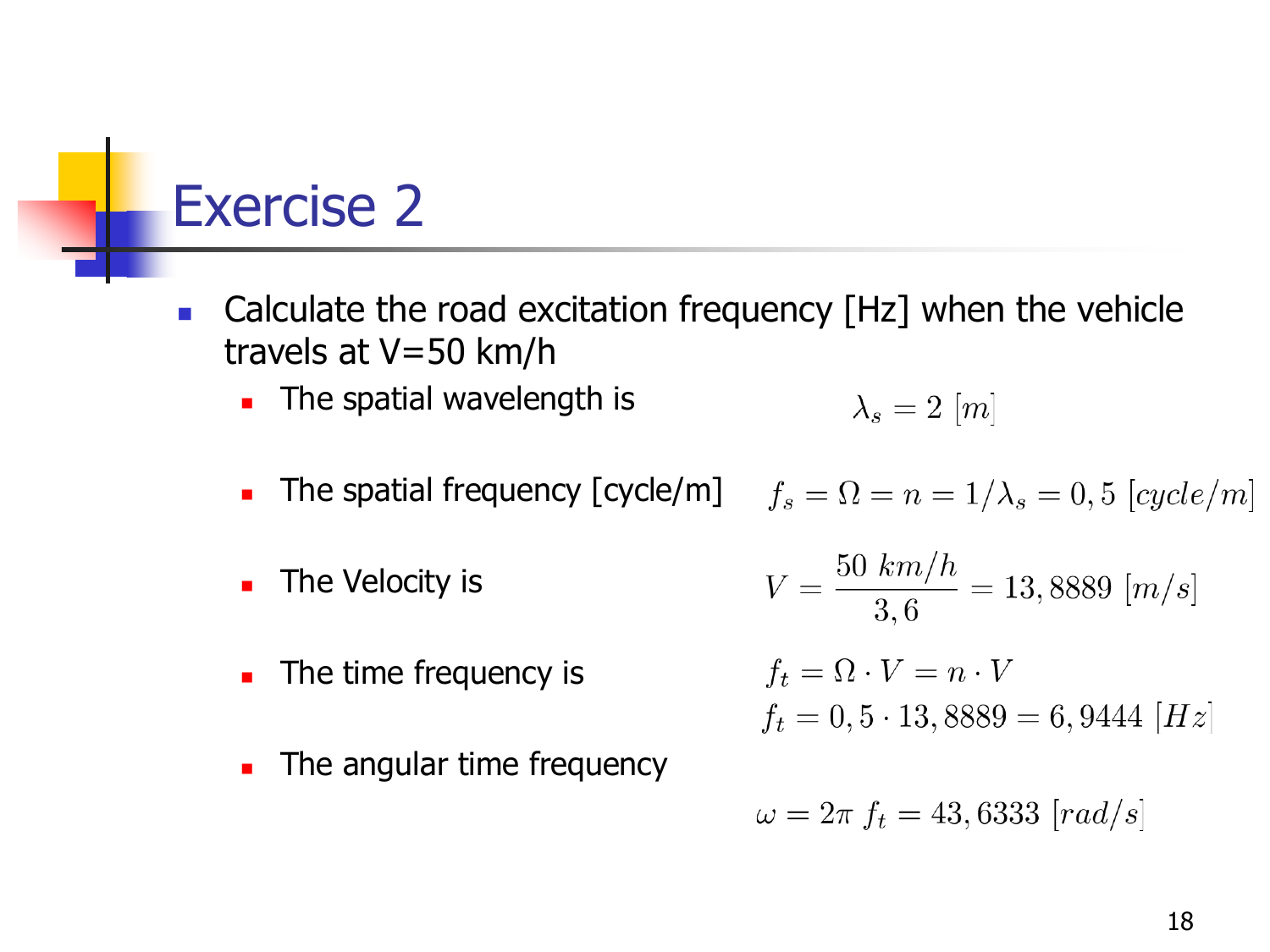■ When driving under given conditions, calculate the acceleration level at the driver's head

$$
H_{Z_r \to Z_u} = \frac{-\omega^2 k_s}{-\omega^2 m_s + k_s} = \frac{\omega^2 \omega_n^2}{\omega^2 - \omega_n^2}
$$

 $\omega = 2\pi f_t = 2\pi 6,9444$  [Hz] = 43,6333 [rad/s]

$$
\omega_n = \sqrt{\frac{k_s}{m_s}} = \sqrt{\frac{20 \, 10^3}{300}} = 8,1650 \, [rad/s] \qquad f_n = \frac{1}{2\pi} \omega_n = 1,2995 \, [Hz]
$$

$$
|H_{Z_r \to Z_u}| = \left| \frac{43,6333^2 \ 8,1650^2}{43,6333^2 - 8,1650^2} \right| = 69,0864 \qquad Z_r = \frac{A}{2} = \frac{0,1}{2} = 0,05 \ [m]
$$

$$
|\ddot{Z}_u| = |H_{Z_r \to \ddot{Z}_u}| |Z_r| = 69,0864 0,05 = 3,4543 [m/s^2]
$$
  

$$
RMS(|\ddot{Z}_u|) = \frac{|\ddot{Z}_u|}{\sqrt{2}} = 2,4425
$$